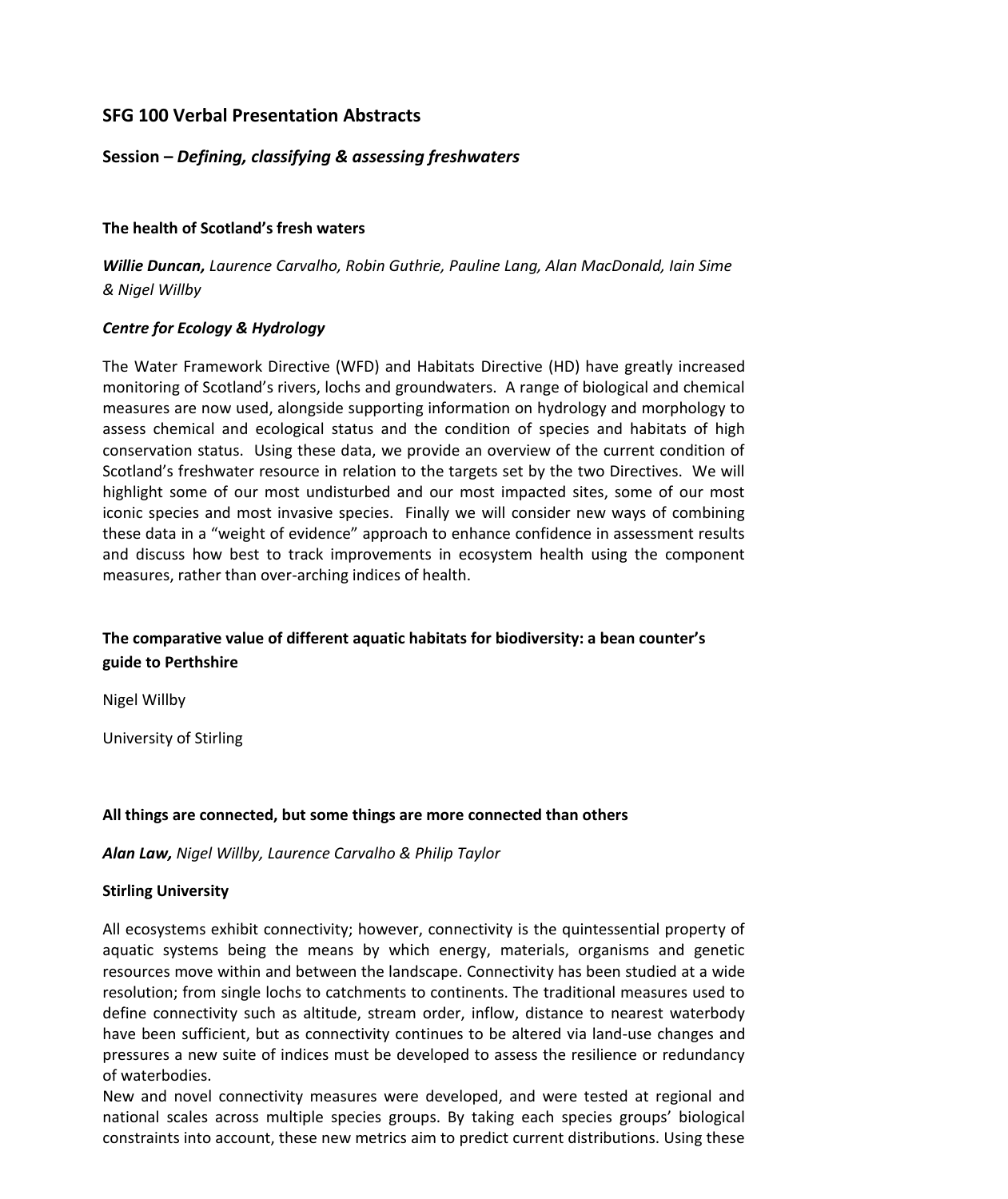new methods, we can then forecast future scenarios of biological changes given expected alterations in land-use.

#### **Baseline groundwater chemistry in Scotland's aquifers**

# *Alan MacDonald, Brighid Ó Dochartaigh & Pauline Smedley British Geological Survey*

Groundwater is an important natural resource for Scotland. It provides drinking water, supports agriculture, and is fundamental to the nation's mineral water and whisky industries. Groundwater also plays a vital role in sustaining the flow of rivers and supporting many of Scotland's fragile ecosystems. The naturally high quality of groundwater in Scotland is an important part of why it provides so many benefits. Here we present the results of the *Baseline Scotland* project, which mapped the natural chemistry of groundwater in Scotland's aquifers. The project ran for 10 years and the results are now available, published in 2018. The chemistry of groundwater for each of Scotland's 11 main bedrock aquifers is highly variable, reflecting a combination of lithology, mineral reactions, redox conditions, groundwater flow paths and residence times.

## **The power of freshwater communities**

## *Bill Brierley Freshwater Biological Association*

The FBA has been involved in the development of our understanding, monitoring and management of freshwaters in the UK since its formation in 1929. Research carried out has contributed significantly to understanding, for example, how lakes function which led onto lake and reservoir modelling and studies of river ecology led to the development of RIVPACS and the underlying principles for the WFD. Teaching freshwater science and publishing identification keys has also been an integral part of the FBA – enthusing both amateurs and professionals. These activities underpinned the development of freshwater biomonitoring in the UK, and was originally carried out by national Agencies but now increasingly by citizen scientists. More recently new techniques and technologies such as eDNA, remote sensing and Apps are changing the way in which we monitor our freshwaters. Bringing together freshwater communities with new approaches is crucial to enable the protection and management of our freshwater systems.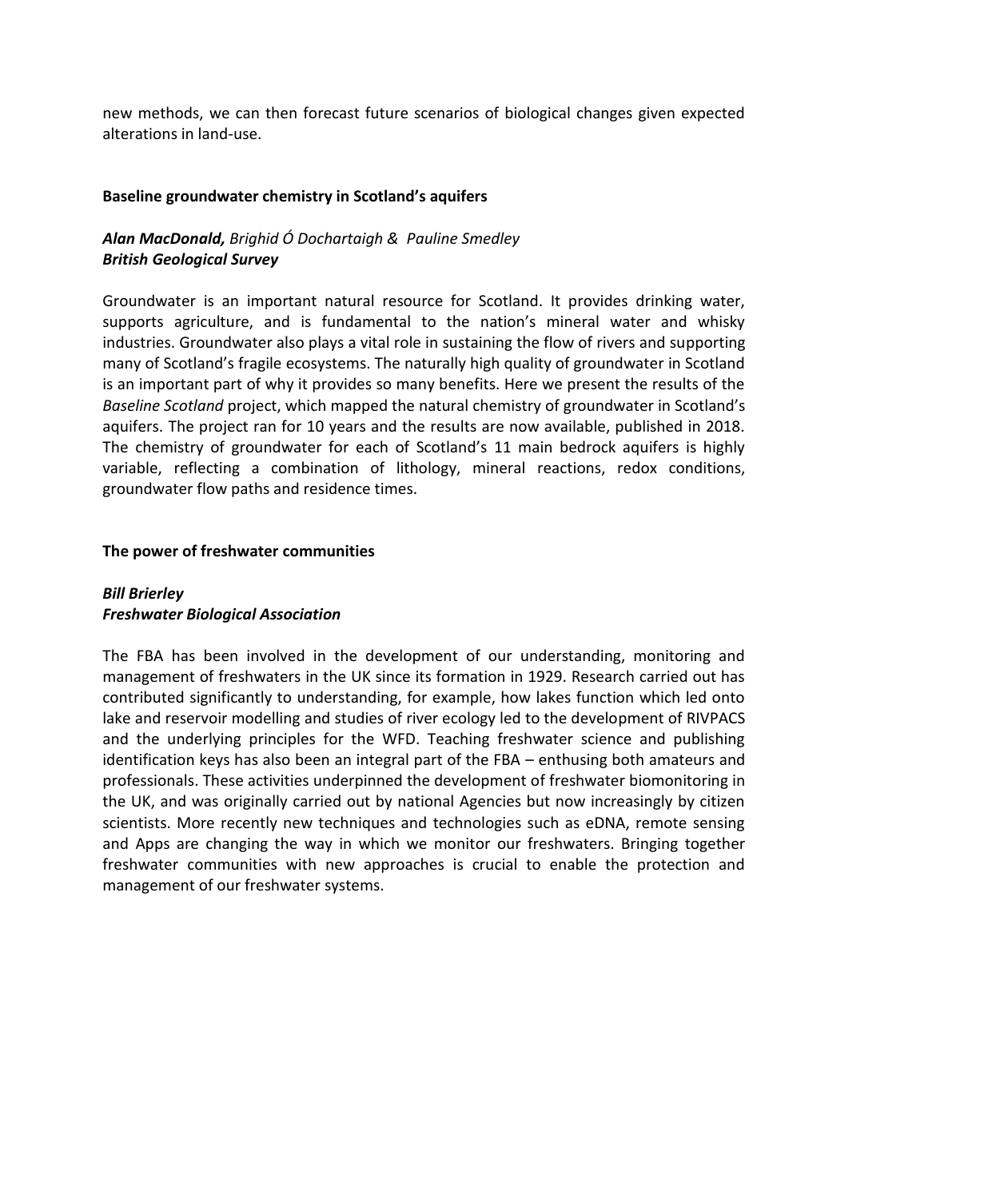### **The use of statistical methods to inform freshwater ecology over the last 50 years**

## *Jennifer Dodd & Marian Scott Veritas Ecology/University of Glasgow*

The era of 'big' environmental data is here! Data collected today, in many cases, are more voluminous and complex than those of 50 years ago. The volume, variety and complexity of such data often require new and innovative statistical methods (that are practicable given some of the computational challenges). Statistical modelling and inference form the basis of management decisions and the methods available to freshwater ecologists have developed considerably over the last 50 years. This is in part due to an exponential increase in computing power but also through the availability of open source programming environments and the subsequent development of statistical languages which access complex mathematical algorithms. In this paper, we consider the changing frequency of use of different statistical methods in freshwater ecology over a 50-year period, linked to the main research questions being addressed. In this way, we also consider what some of the challenges facing the future of fresh waters are and how statistics will provide at least part of the solution.

# **Embracing 21st Century ecological monitoring: using emerging technologies to inform decision-making for Scotland's freshwaters**

## *Colin Bean, Ian Winfield, Chris Conroy & Alistair Duguid Scottish Natural Heritage*

Recent technological advances have the potential to revolutionise the ways in which we monitor aquatic plants and animals and may transform the ways in which conservation biologists, environmental managers and regulators manage species and habitats. These advances extend across a range of disciplines and across a range of scales. Many previously prohibitively expensive approaches have now become affordable, are in common usage, and can generate considerable volumes of data. This talk provides a brief overview of some of these technologies and focuses on the use of eDNA as a monitoring tool. Issues relating to data, its storage and its availability are also discussed.

**Exploitation of satellite remote sensing for regulation and monitoring of inland water quality** *Claire Neil* **University of Stirling**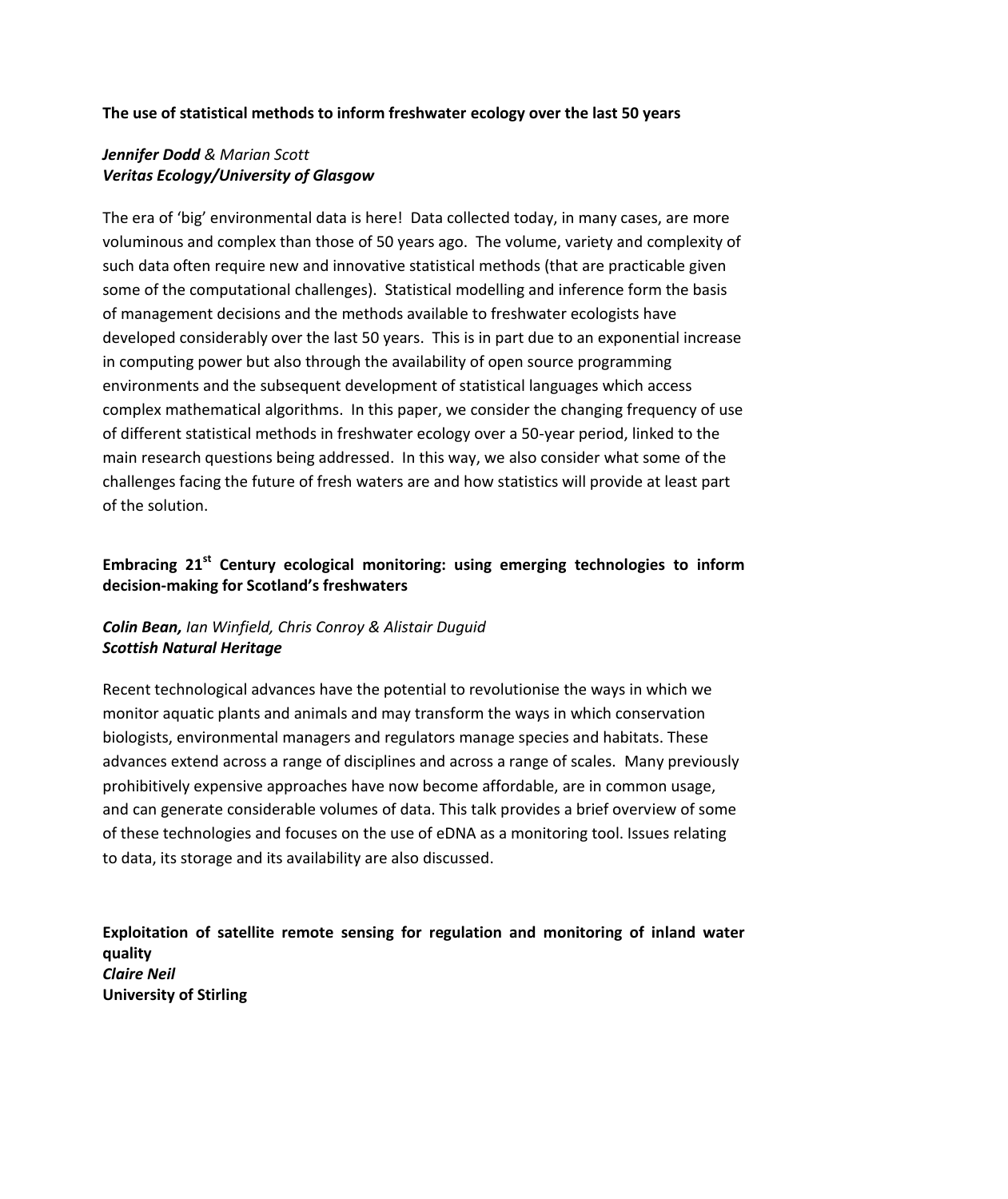### **Session –** *Pressures on the freshwater resource*

#### **Environmental change in Scottish lochs revisited**

*Helen Bennion, Rick Battarbee, Viv Jones, Neil Rose, Handong Yang, Carl Sayer, Ewan Shilland, Isabel Bishop, Lucia Lencioni & Hannah Robson*

#### **University College London**

Fifteen years ago, Bennion et al. (2002) published 'Environmental Change in Scottish Fresh Waters' which summarised findings of the latest palaeolimnological research on Scottish freshwater lochs. The paper focused on trends in surface water acidification, eutrophication, and contamination of Scottish waterbodies. In this presentation we will revisit these themes in light of new research that has been conducted in the intervening years. We will present the evidence for environmental change in both upland and lowland systems and in relation to a range of stressors including atmospheric pollution, nutrients, invasive species and climate change, often acting in combination. We will also assess the degree of recovery following restoration attempts and discuss the challenges that remain. Finally we will explore the role of palaeolimnology in the management and conservation of Scottish lochs and will look at ways in which an understanding of the past can continue to inform the future of Scottish fresh waters.

Bennion, H., Simpson, G., Battarbee, R.W., Cameron, N.G., Curtis, C., Flower, R.J., Monteith, D.T. (2002)[. Environmental Change in Scottish](https://iris.ucl.ac.uk/iris/publication/22577/1)  [Fresh Waters.](https://iris.ucl.ac.uk/iris/publication/22577/1) In Usher, M.B., Mackey, E.C., Curran, J.C. (Eds.), *The State of Scotland's Environment and Natural Heritage.* The Stationery Office, Edinburgh pp. 145-152.

#### **30 Years of Aquatic Macrophyte Monitoring with the UKUWMN**

## *Ewan Shilland & Don T Monteith University College London*

In 1988 the UK Upland Waters Monitoring Network started systematic surveys of the aquatic plants in 22 lakes and streams. In this presentation we will investigate how the aquatic macrophytes have changed in both types of site and what may be conditioning these changes. We will examine the 30 year time-series to explore macrophyte responses to the ongoing variations observed in potential chemical, physical and biological drivers.

## **Scotland's rivers: A review of geomorphological response to flow, sediment and ecological regimes**

# *Rhian Thomas, Trevor Hoey & Richard Williams University of Glasgow*

Scotland's rivers are diverse, dynamic systems that respond to regional climate, geology, vegetation, soil type and topography. They exhibit episodic, spatially variable change in response to flow, sediment and ecological regimes and are influenced by natural and anthropogenic factors. We discuss recent Scottish research on these interlinked areas, reviewing progress made over recent decades and highlighting ongoing issues. Recent research on the endangered freshwater pearl mussel illustrates complex ecological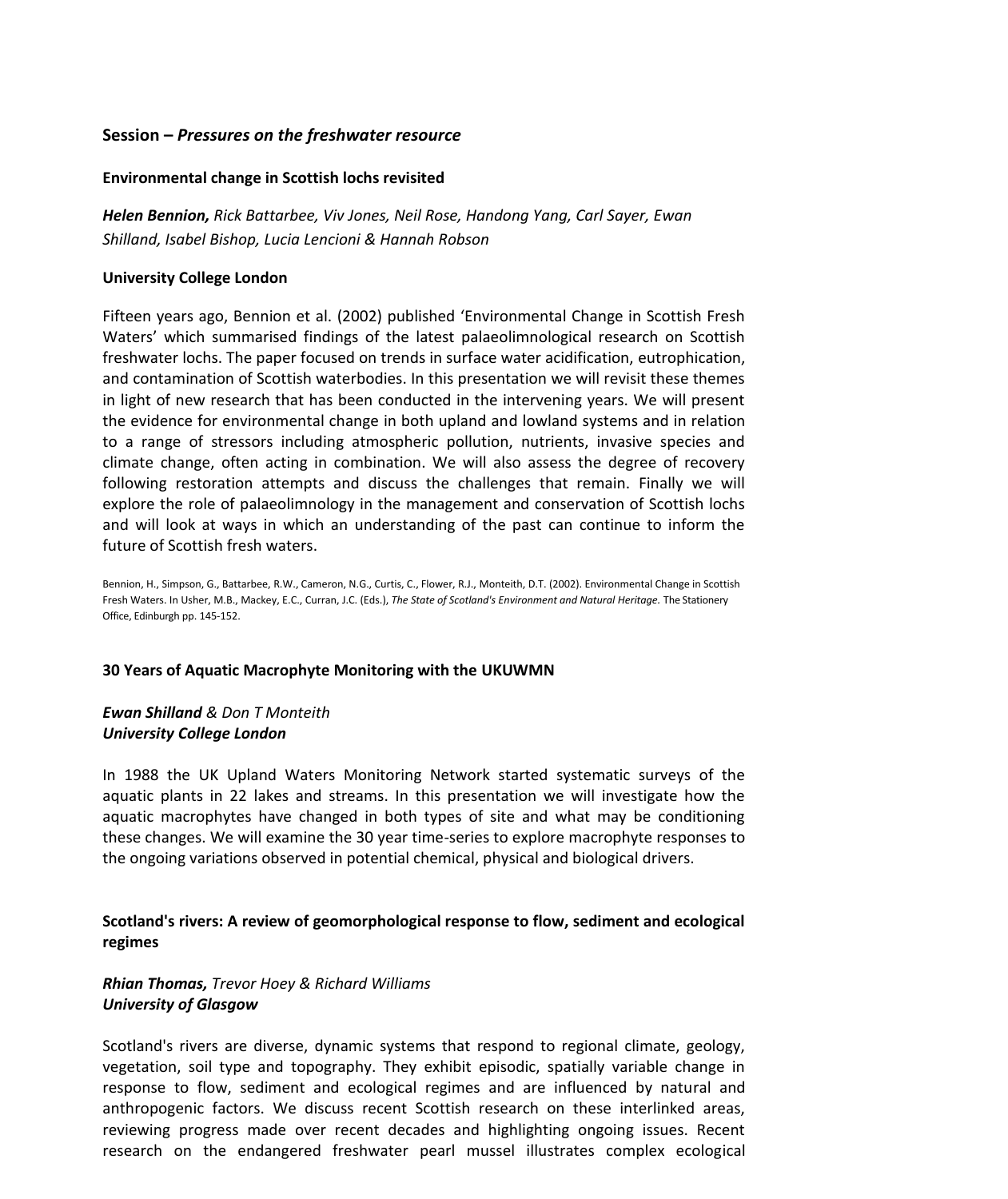responses to flow regimes. Flow and sediment regimes control channel change over a range of scales, and responses to engineering show long-term impacts of river management. We review relationships between river restoration, ecology and hydrological and geomorphological regimes, and demonstrate changes to policy and practice, using examples such as beaver re-introductions. A consistent theme of the research is the importance of catchment-scale approaches to inform river management, encompassing hydrology, geomorphology and ecology.

## **Development of a national river temperature model to inform the management of Scotland's Atlantic Salmon rivers under climate change**

*Faye L. Jackson,* Robert J. Fryer, David M. Hannah, Colin P. Millar & Iain A. Malcolm **Marine Scotland Science** 

Climate change is expected to increase river temperatures, potentially altering the thermal suitability of riverine habitats for brown trout and Atlantic salmon. Riparian planting is a proven mitigation strategy. However, managers require tools to determine where to focus management effort. This paper describes the development of a novel spatio-temporal model of maximum daily river temperature (Tw<sub>max</sub>) for Scotland. Tw<sub>max</sub> was modelled as a linear function of maximum daily air temperature, where the slope and intercept varied as a smooth function of day of the year, further modified by GIS derived landscape characteristics. Spatial correlation was modelled at river network and regional scales. Temporal correlation was addressed through an autoregressive (AR1) error structure. Additional site level variability was modelled with random effects. The model enables temperatures to be predicted for any day or location in Scotland. The resulting maps of maximum temperature, climate sensitivity and planting potential are important management tools.

#### **River Restoration in Scotland**

## *Chris Spray, Jennifer Dodd & Angus Tree University of Dundee*

The restoration of river systems to alleviate flood risk and to meet water framework directive targets is happening at an exponential rate in developed nations. We discuss the current state of river restoration activities in Scotland and specifically discuss the initial results of macroinvertebrate surveys from the Eddleston Water. Theory predicts that, following the re-configuration of a river channel, the increase in the diversity of habitat types available for colonisation should result in a corresponding increase in the biological diversity of the ecological community. In practice however, this relationship is not well established and especially not so in river restoration programmes. Using data collected from a BACI field experiment, we present the early results of the response of the macroinvertebrate community to river channel re-configuration in the Eddleston Water.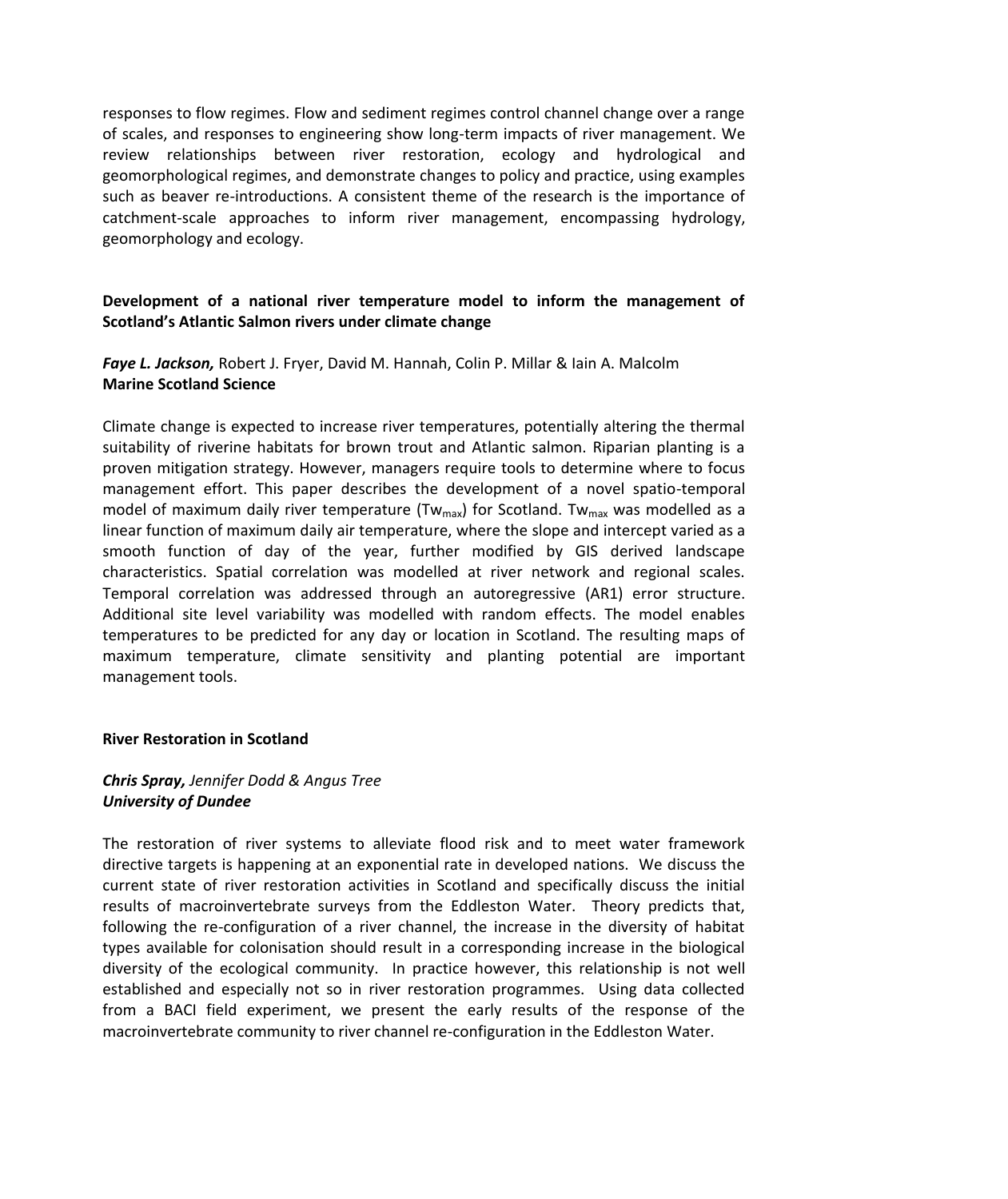#### **Impacts of invasive riparian plants on stream ecology**

## *Zarah Pattison Alex Seeney & Nigel Willby University of Stirling*

Riparian habitats are vulnerable to invasion by invasive alien plants (IAPs), being highly disturbed environments. The consequences of invasion by IAPs for native macrophytes is the subject of ongoing debate and significant resources are invested to control IAPs globally. Understanding environmental mechanisms for the success and failure of IAPs in riparian zones could enable better use of resources for protecting both native vegetation and riparian habitats. Data from a study across 20 Scottish rivers were used to identify whether dominant native and IAPs have contrasting responses to environmental variables; and the consequences for native vegetation. Our results show how native and IAPs respond differently to local conditions, offering insight into the use of abiotic controls for these species. We also discuss how informative the use of plant community composition v richness is in determining the impact of IAPs on native communities, as invaded habitats house a suite of different species compared to uninvaded, yet retain the same species richness.

#### **The impact of climate change on instream hydroecological response**

### *Annie Visser, Lindsay Beevers & Sandhya Patidar Heriot-Watt University*

The ecological role of flow is well established. Flow is essential to, not only the health of the river ecosystem, but also human survival. Climate change represents a major threat to the natural flow regime. Knowledge of the long-term implications of flow variability in the hydroecological relationship is therefore essential. This work develops a modelling framework which enables the examination of the ecological impacts of climate change and uncertainty. First, the development of a numerical hydroecological model, incorporating multi-annual hydrological indicators. A rainfall-runoff model is then derived, following a unique covariance approach which focuses on the replication of ecologically relevant hydrological indices. The models, coupled with probabilistic climate change projections, allow inferences of possible ecological outcomes. Initial results indicate the importance of both high and low flows, that is, the variability of the flow regime.

**Re-examining the link between phosphorus pollution and ecological impact in Scottish streams using diatoms as bioindicators.**

*Miriam Glendell, Marc Stutter, Shasta Marrero, Linda May, Graeme Cameron, Brian McCredie, Mark Hammonds, Fiona Napier & Alison Bell James Hutton Institute*

Phosphorus source apportionment is an important tool for prioritising mitigation strategies under River Basin Management Planning within the EU WFD. However, not all phosphorus sources are considered 'equal' in terms of their bioavailability and ecological impact.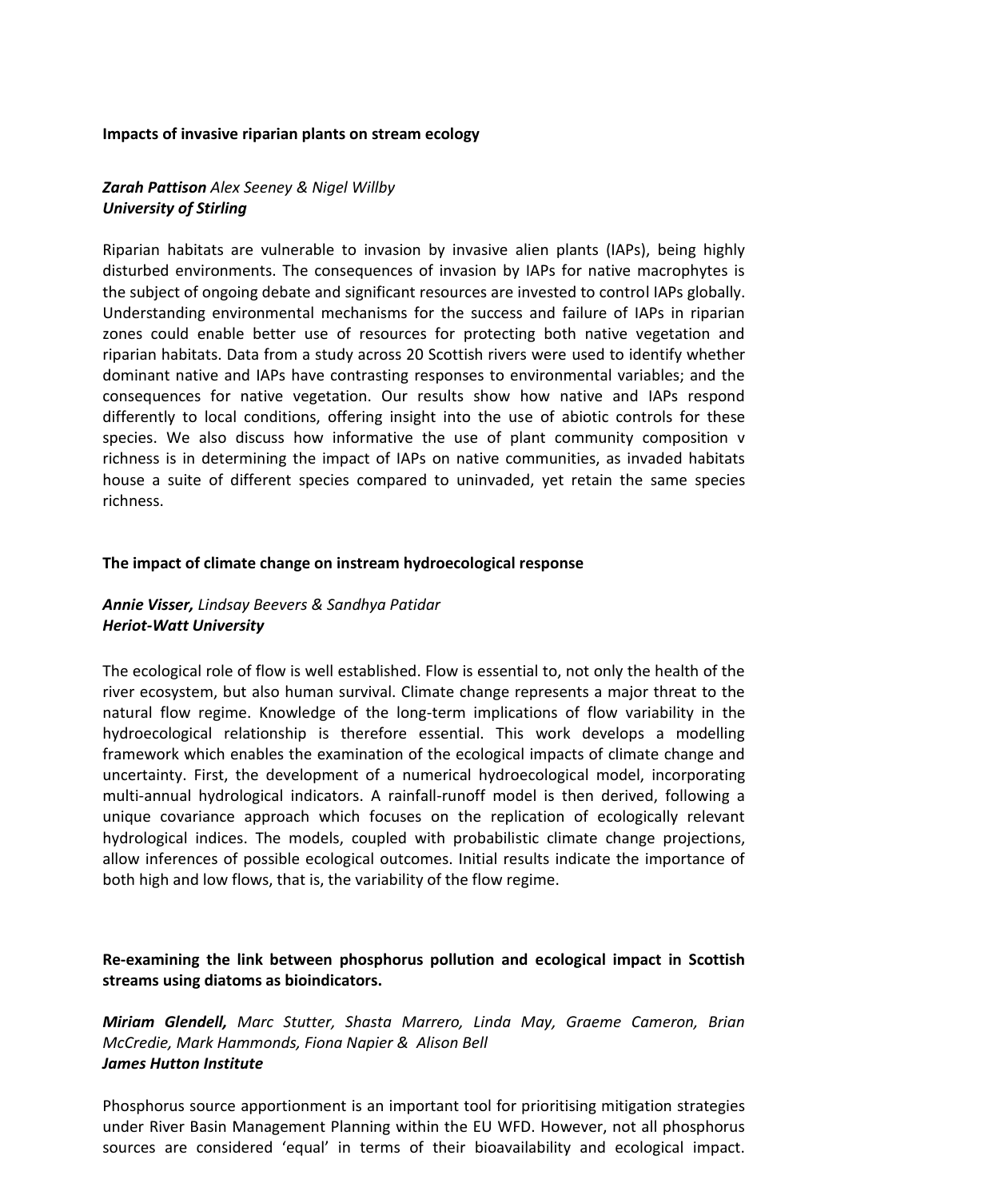Furthermore, recent studies have shown a differentiated response of established benthic diatom-based indices to hydrochemical pressures in different geographical regions. In this study, we re-examine the link between phosphorus derived from different pollution sources and benthic diatoms, as indicators of ecological status, in Scottish rivers. Preliminary results using multivariate statistical modelling indicate a significant relationship between the Trophic Diatom Index, nitrate and N:P stoichiometric ratio. Further analyses will examine the relationships between diatom community composition, hydrochemistry, discharge and source apportionment to improve our understanding of the bioavailability of different phosphorus fractions, the link between 'good' physicochemical and biological status, and the potential reasons behind the observed lags in achieving overall 'good ecological status'.

## **Session –** *The use & value of freshwaters* **Estimating the economic benefits from water quality improvements**

## *Nick Hanley University of Glasgow*

In this presentation, I review the main approaches to placing economic values on water quality improvements, and what problems researchers and policy managers face in implementing these approaches. Using examples from both freshwater and coastal/marine systems , we will consider the problems caused by uncertainty, information, discounting and preference heterogeneity. We will also consider issues around the distribution of benefits: who gains and who loses out; and benefits transfer. Finally, I relate the kind of estimates of water quality benefits to recent developments in natural capital accounting.

## **A characterisation of Scottish drinking water catchments**

## *Carolin Vorstius, John Rowan, Iain Brown & Zoe Frogbrook University of Dundee*

Provision of drinking water is an essential public service and its quality is strictly regulated and controlled in Scotland. In order to keep treatment costs low, drinking water catchments should be protected to yield high quality water, requiring minimal amount of water treatment to fulfil regulatory requirements. Involving collaboration with Scottish Water, this project examines the biogeochemical properties of the water that Scottish Water abstracts from catchment sources. It describes Scottish drinking water catchments with regard to their physical attributes and to pressures and anthropogenic influences on them. These attributes are used to define a typology of drinking water supply catchments, and for undertaking multivariate analysis to explore their power in explaining variations in water quality. This serves as the basis to assess the threats posed to raw water quality by climate change and land use changes, and hence inform drinking water catchment management and strategic investment.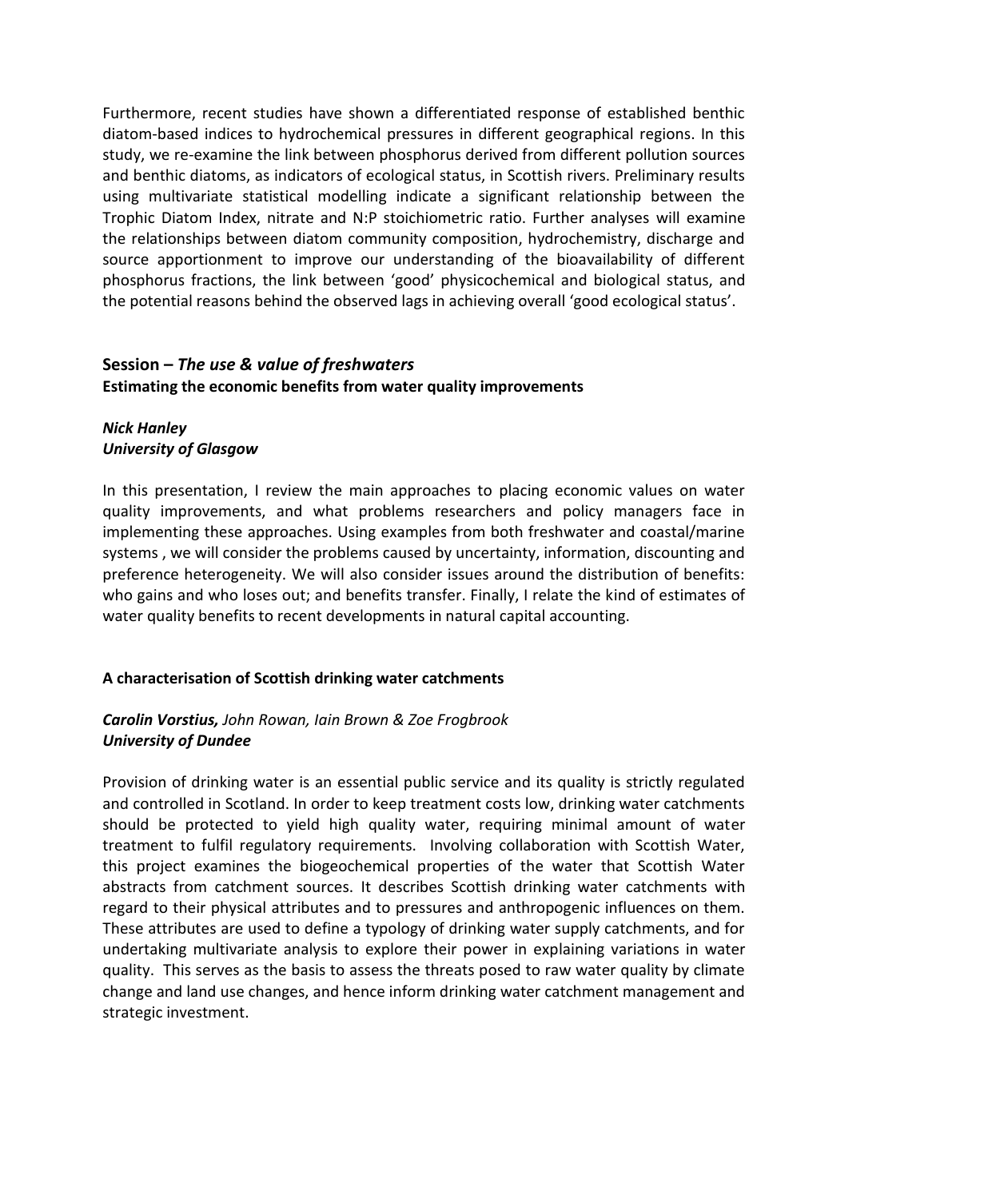**Developing the value of Scotland's water resources through innovation, internationalisation and the Hydro Nation programme"** *Jon Rathjen Scottish Government* 

**Investigating the use of Google Earth to capture the multiple benefits provided by river environments**

#### *Victoria Keele*

#### *Plymouth University/Scottish Natural Heritage*

River environments provide multiple life-sustaining and life-enhancing functions. Ecosystem service quantification has been dominated by economic methods however valuing nature this way has limitations. Significantly economic valuation overlooks intangible cultural services which are of no less value to our wellbeing. Here the Google Earth River Ecosystem Service (GE.RES) Tool is presented as an alternative for capturing potential ecosystem service delivery. GE.RES is underpinned by a matrix that links river corridor features identifiable on Google Earth to ecosystem service provision. Provisioning and regulating linkages are based on scientific research while cultural linkages are derived from photoelicitation. To test functionality GE.RES is used to compare ecosystem services delivered from paired Scottish SAC and non-SAC rivers. GE.RES can identify areas devoid of ecosystem services and allows the development of management plans which focus on creating rivers that provide us with the services we need to live healthy lives now and in the future.

#### **Loch Leven: a flagship site that delivers benefits to the people of Scotland**

## *Linda May, Laurence Carvalho, Bryan Spears, et al. Centre for Ecology & Hydrology*

Loch Leven is an internationally important long term monitoring site, with 50 years of records covering a wide range of environmental and social data. In the late 1970s and early 1980s, algal blooms plagued the loch. In the 1990s, a catchment management plan was developed to set restoration targets and reduce phosphorus inputs. As a result, phosphorus inputs to the lake fell from 20 t y<sup>-1</sup> in 1985 to about 8 t y<sup>-1</sup> by 1995. After a long period of recovery, the site has water shown significant improvements in quality, biodiversity and ecosystem service provision. The fishery has become more economically viable and visitor numbers have increased, bringing more income into the area. We will highlight how partnership monitoring of this flagship site has delivered the evidence needed to manage land-use, population and climate change impacts better, helping to realise some of the benefits that Scotland's freshwater resources can provide.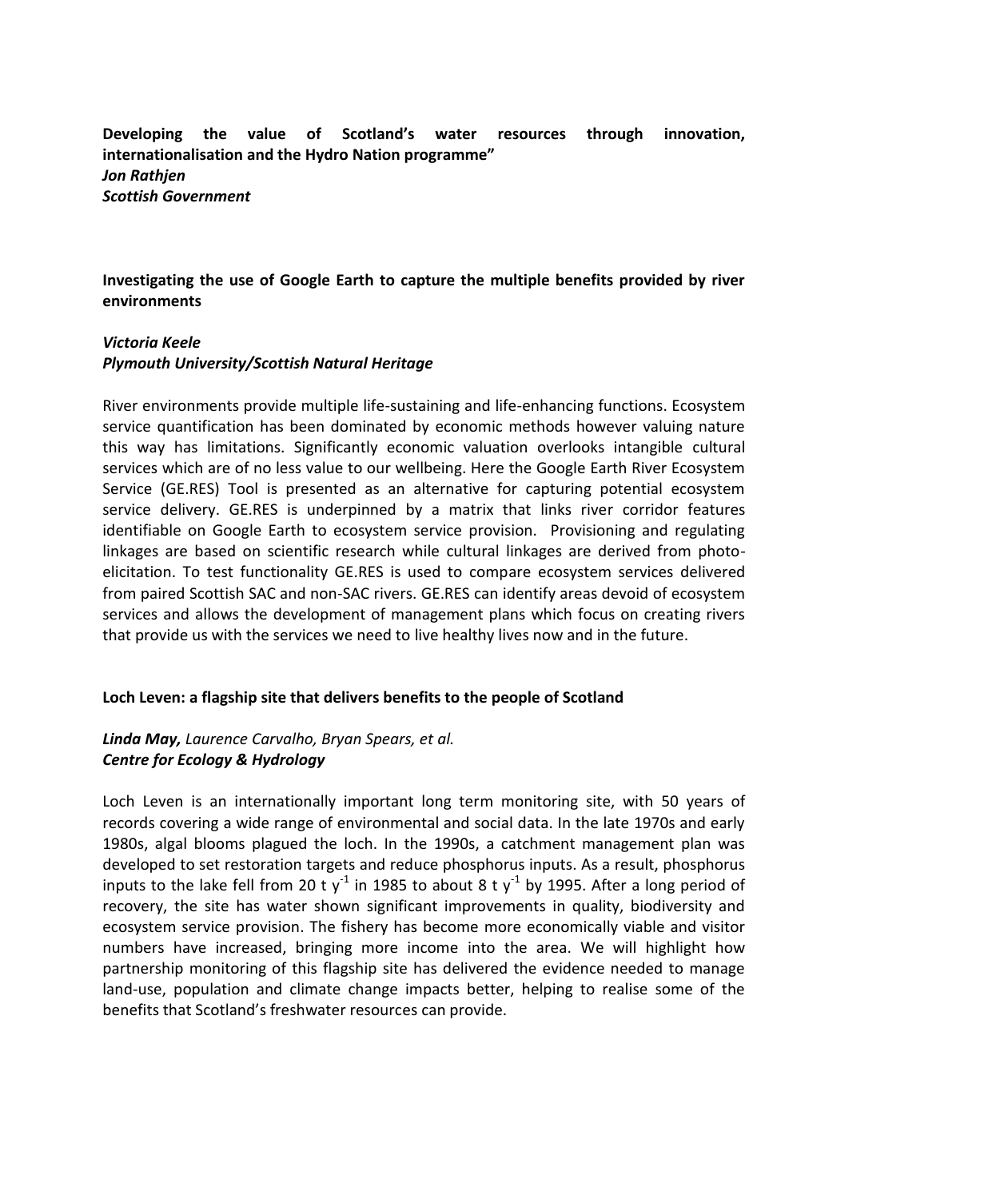## **Development of a national juvenile salmon density model for Scotland to underpin fisheries management and assessment**

## *Iain Malcolm, Karen Millidine, Ross Glover, Colin Millar, Faye Jackson & Rob Fryer Marine Scotland Science*

Models that predict spatio-temporal variability in juvenile salmonid abundance are required to assess the status of fish populations, understand the effects of environmental variability and anthropogenic impacts. Electrofishing data can provide measures of abundance and are commonly collected by fisheries managers for assessment purposes. However, their interpretation can be challenging because 1. factors that influence fish abundance also affect their capture probability and 2. it is not always clear what a reasonable expectation would be for a given location and point in time. Addressing these challenges is therefore pre-requisite to the development of reliable fish abundance models. This paper presents a two stage modelling approach for understanding and predicting juvenile salmonid densities at the national (Scotland) scale from GIS derived environmental covariates, using a diverse electrofishing dataset corrected for spatio-temporal biases in capture probability. The resulting models have the potential to underpin assessments of fish populations at large spatial scales.

## **Using novel stakeholder engagement methods to identify land and water management pressures across Scottish catchments.**

## *Kathleen Stosch, David Oliver, Richard Quilliam & Nils Bunnefeld University of Stirling*

There is a need to quantify and optimise multiple benefits from catchments to meet growing demands of food, water and energy, but also wider services such as biodiversity and the well-being of local people. However, there are uncertainties surrounding ecosystem service modelling, climate change and stakeholder opinion which is a further challenge for catchment management.

The overarching aim of this project is to explore possible trade-offs and synergies between catchment uses and to find ways to optimise landscape scale ecosystem service provision in Scottish catchments. This talk will cover novel engagement methods, such as participatory mapping, trade-off assessments and stakeholder network analysis, which were carried out across key stakeholder groups (environmental and water regulator staff, farm advisors and academics) in three study catchments across Scotland (Spey, South Esk and Ayr). The talk will discuss how the outcomes may be used to inform more holistic, integrated land and water management, help promote stakeholder collaboration and find solutions to conflict across Scottish catchments.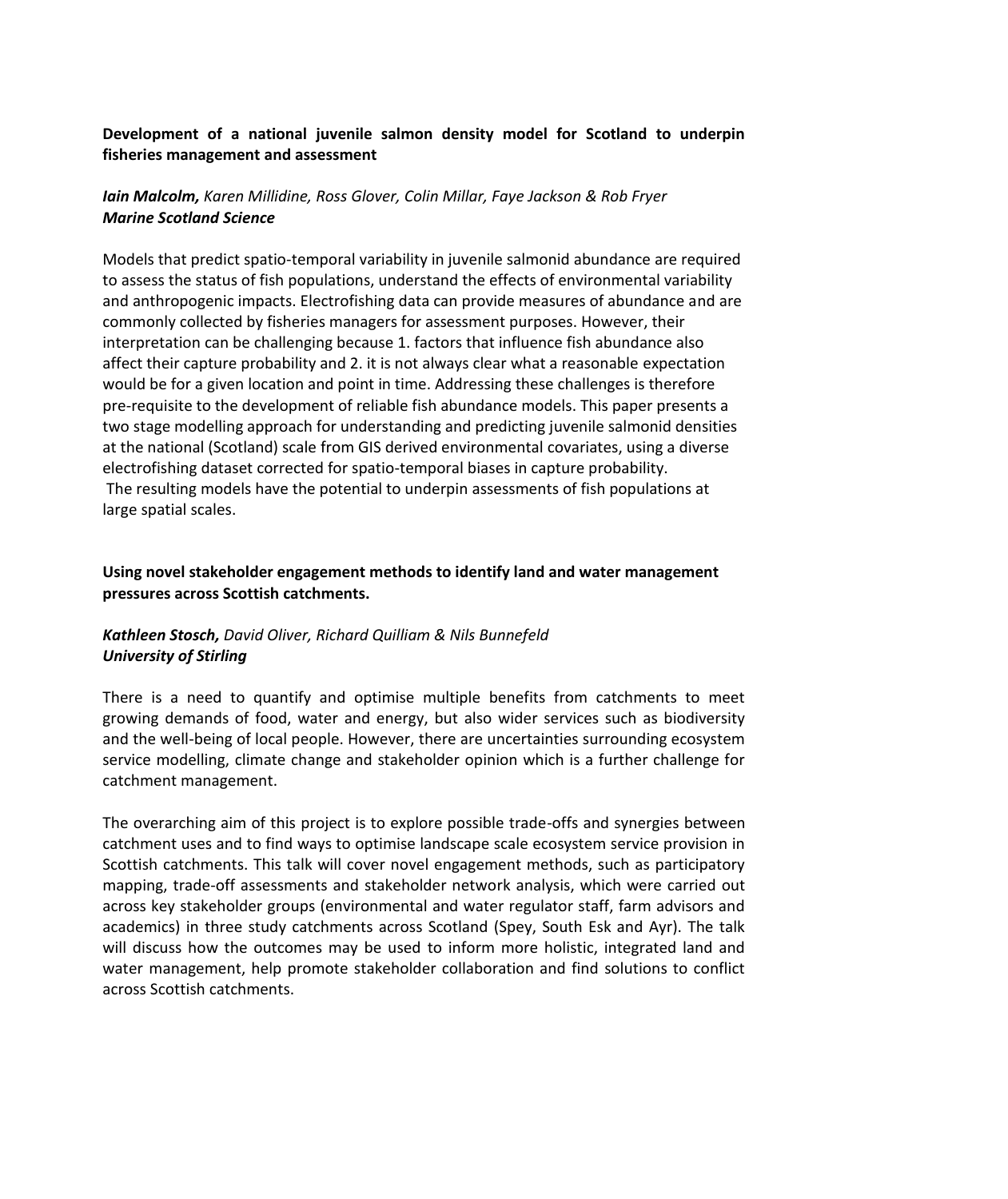### **70 years of hydro : some lessons learnt**

## *Alastair Stephen Scottish & Southern Energy*

A view of the main issues affecting migratory fish associated with the major hydrolisation of many Scottish rivers following WW2, by the North of Scotland Hydro-Electric Board.

Evidence provided by fish counters (some data going back >5 decades), showing in some locations the effects on salmon populations has been minimal, but in others the counter data has demonstrated significant impacts.

Recent work involving the use of PIT tagging technology and acoustic tracking has highlighted the problems are mainly associated with the downstream migration of smolts rather than the upstream passage of adult fish.

What can be done to help rectify some of the problems? Some solutions discussed

### **Session –** *Freshwater conservation & management*

#### **Freshwater conservation in the UK: where do we go from here?** *Phil Boon*

# **FBA**

In the 70 years since nature conservation became an organised activity in the UK, many changes have taken place in freshwater conservation and management. Statutory bodies have come and gone, national and international legislation has been introduced, and new techniques for survey and monitoring have evolved. Yet despite much progress, there is little consensus on how fresh waters in the UK should be conserved and managed, or even on a set of guiding principles. This paper discusses five areas to answer the question, "Where do we go from here?": 1. How do we decide what is important for conservation? 2. Should we focus on freshwater habitats or on individual species? 3. Can nature conservation and ecosystem services live together harmoniously? 4. How should science serve conservation? 5. As the UK prepares to leave the EU, can we envisage a new, imaginative, multi-dimensional approach to freshwater conservation from source to sea?

#### **Freshwater invertebrates in Scotland: their importance and conservation**

## *Craig Macadam*

## *Buglife – The Invertebrate Conservation Trust*

Over 3,800 invertebrate species spend at least part of their lifecycle in freshwater in the UK. These include well known freshwater invertebrates like dragonflies, mayflies, pond skaters and water beetles to lesser known worms and mites. Two-thirds of these species are thought to occur in Scotland's freshwaters. They play a vital role in maintaining clean water; they help to break down and filter organic matter and provide a food source for fish, birds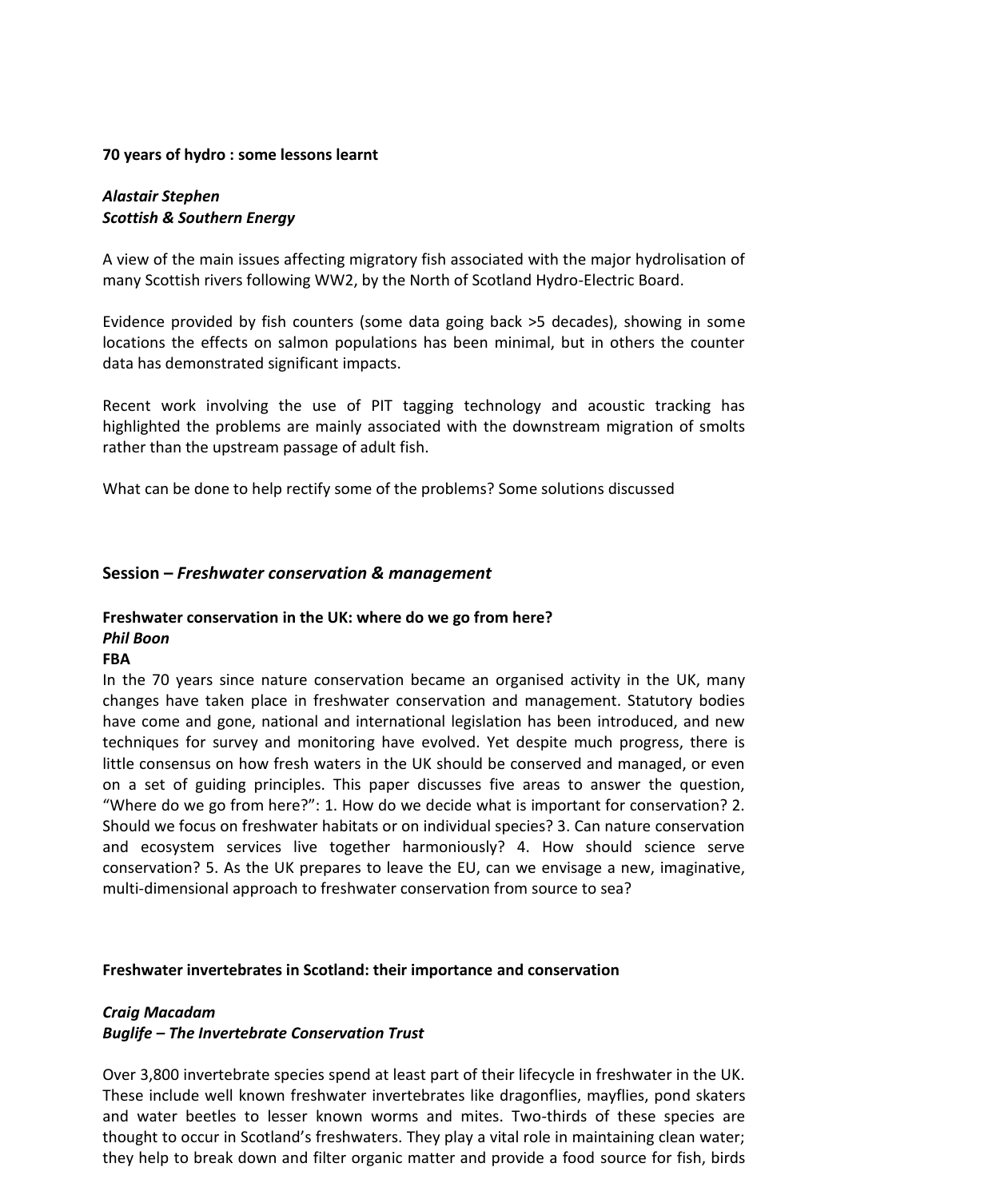and mammals. Their presence is the standard indicator of the health of the habitat they live in. However, many of our freshwater invertebrates are declining in the face of pollution, invasive species, abstraction, development and climate change. This talk will explore the importance of this fauna, highlight some of the threats to their populations, and celebrate the conservation action underway for invertebrates in Scottish freshwaters.

## **Saving Scotland's rare species using palaeoecology.**

### *Isabel Bishop*, *Hannah Robson*

## *University College London*

Scottish freshwaters host nationally and internationally important flora and fauna, and, in recent decades, nationwide monitoring programs have vastly improved our understanding of the conservation needs and highlighted species declines. However, many threats to freshwater biota have been acting over longer timescales, and data documenting the decline of important taxa is lacking. The field of "applied palaeoecology" offers the opportunity to fill in data gaps that otherwise hinder progress in conservation, either through direct reconstruction of population changes of the species in question or through assessment of habitat decline. We present two examples of the application of palaeoecology to rare species conservation in Scotland. The history of the rare aquatic plant *Najas flexilis* was directly reconstructed from lake sediments, revealing a decline linked to complex interactions between multiple stressors. The common scoter (*Melanitta nigra*), a diving seaduck, is a rare and declining breeder in Scotland. Palaeoecology has been key to understanding recent ecological change at the remote sites where the species breeds.

## **Scotland's amphibians: threats and opportunities**

# *Roger Downie, Victoria Larcombe, James Stead University of Glasgow*

Scotland is home to six species of amphibians regarded as native and currently a few small populations of one non-native species. All require good quality freshwater habitat to maintain their life-cycles. Two of the natives (great crested newt; natterjack toad) have restricted distributions and are highly protected by law; the others are widely distributed but their populations are not necessarily in good health. For example, there is worrying evidence of declines in the common toad. This talk will:

- Review what is known of the distribution and populations of Scotland's amphibians
- Review the threats to amphibians in Scotland, including climate change, disease and habitat loss
- Describe recent efforts to enhance and protect amphibian populations
- Provide a case history of Scotland's largest great crested newt population, at Gartcosh
- Discuss avenues for needed research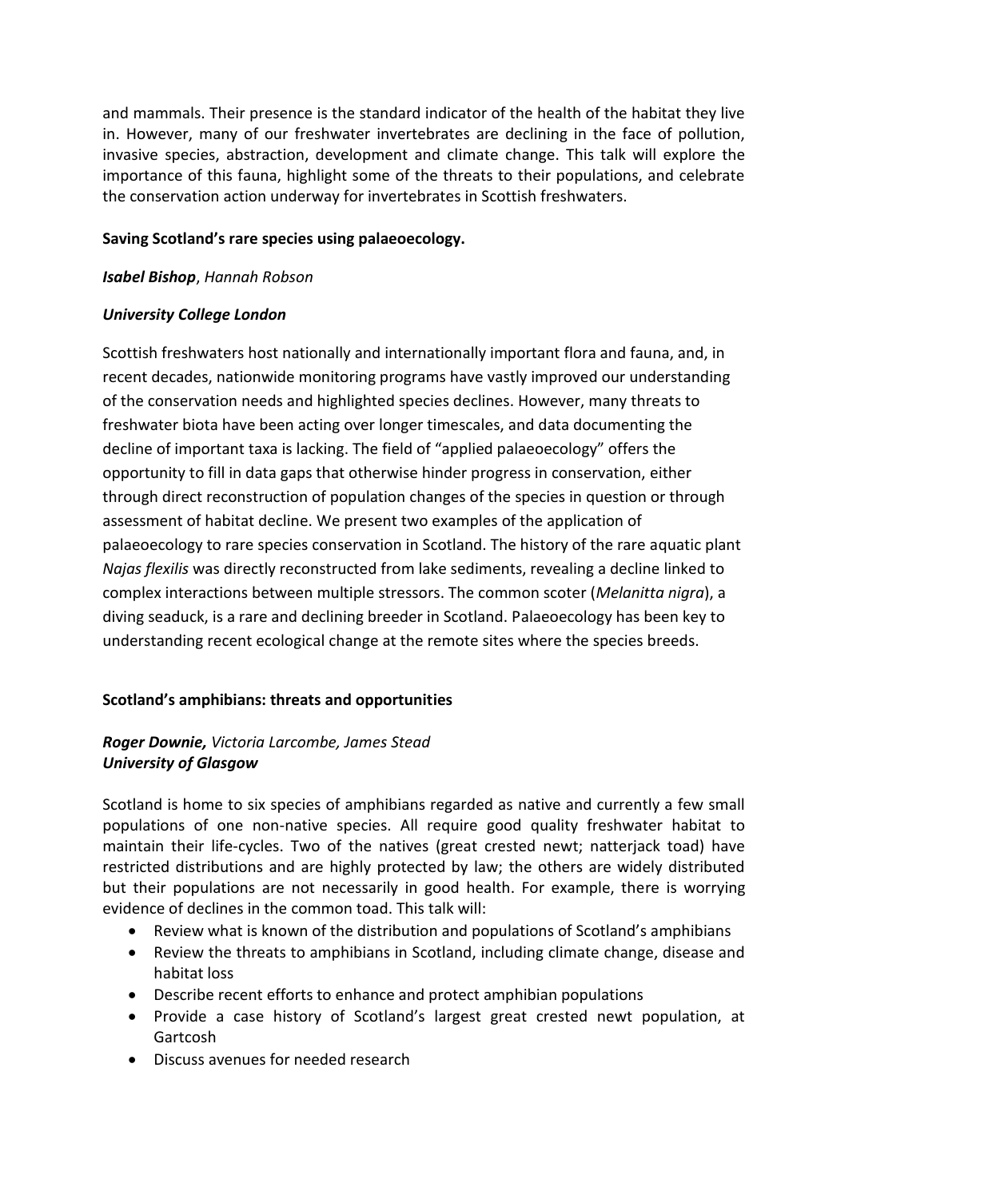# **The patterns, processes and conservation consequences of previously unknown diversity in freshwater ecosystems.**

**Colin Adams,** *Peter Koene, Colin Bean, Calum Campbell*

## *University of Glasgow*

One of the major developments in freshwater science in the last 20 years has been the emergence of previously undescribed diversity amongst the organisms living in fresh waters and an understanding of how fresh water systems promote the evolution of such diversity. In this talk we will describe the genotypic and phenotypic patterns of such diversity using examples from both Scotland and beyond. We will outline our understanding of how freshwater systems themselves promote the emergence of these patterns and discuss how species conservation and management policy and practice is beginning to change to take account of this emerging understanding.

**Application of long-term monitoring for the contemporary management and conservation of Atlantic salmon.**

### *John Armstrong*

### *Marine Scotland Science*

The Freshwater Fisheries Laboratory has monitored national salmon rod catches, numbers of salmon leaving and returning to index sites, and associated environmental and biological data annually since the 1950s and 1960s. Coupled with advanced modelling frameworks, these data provide the foundation for well-informed management and conservation policies. Both numbers and sizes of salmon returning from sea have declined over recent decades. The impact of these changes on stock strength (egg deposition) has been mitigated to some extent by management action to regulate fisheries. Killing of fish arriving early in the season has been subject to a blanket ban. However, some limited local harvesting of later running salmon is still permitted through the Conservation Regulations process where best available evidence suggests that the stock is sufficiently robust.

# **The return of an ecosystem engineer, the Eurasian beaver, to Scotland: Challenges and opportunities.**

## *Karen Taylor & Martin Gaywood*

## *Scottish Natural Heritage*

In November 2016 the Scottish Government stated they were minded to allow existing Eurasian beaver populations to remain in Scotland, and that the beaver will become a European Protected Species (EPS). This was a historic announcement, in effect the first ever formal reintroduction of a mammal species in the UK. This paper will briefly summarise the work done over the 21 years prior to the decision, and then look forward to the biological, socio-economic and legal challenges that now have to be addressed, with a particular focus on the freshwater environment. Recently this has included developing a pragmatic